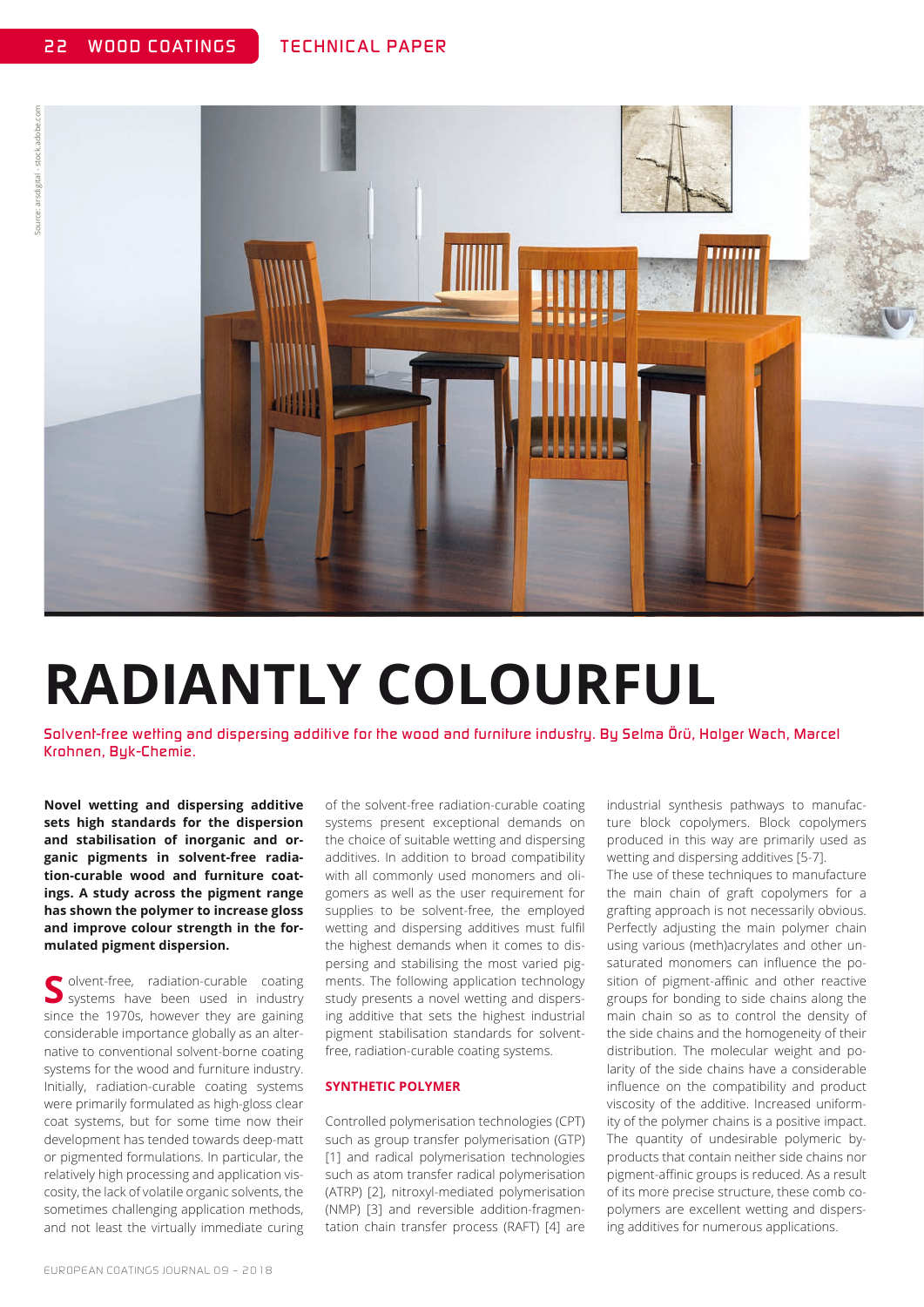### *RESULTS AT A GLANCE*

 $\rightarrow$  A novel wetting and dispersing additive was developed to stabilise pigments in solvent-free radiation-curable wood and furniture coatings.

 $\rightarrow$  Both inorganic and organic pigments and carbon blacks can be dispersed and stabilised using this wetting and dispersing additive to give high-quality results.

 $\rightarrow$  In addition to the pronounced reduction in viscosity, the improved development in colour strength throughout the dispersion process and the high-quality colouristic properties also comply with the highest technical requirements.

 $\rightarrow$  The solvent-free delivery form of the additive does not add any volatile components to the formulation of radiation-curable coating systems.

Find out more!



*399 search results for wood coatings! Find out more: www.european-coatings.com/360*

This synthetic approach was used to develop a solvent-free liquid comb copolymer (see *Figure 1*) that has broad compatibility with all commonly used monomers and oligomers, and outstanding pigment stabilisation results for solvent-free radiation-curable coating systems such as:

- > Highly effective reduction in pigment concentrate viscosity
- > Improved colour strength development throughout the dispersion process
- 

pecially transparency, colour strength and gloss development), and

> Long-lasting storage stability of the finished pigment concentrates and the formulated coating systems.

The novel high molecular weight wetting and dispersing additive based on CPT (polymer 2) was tested within an extensive application technology study and compared with both a low molecular weight block copolymer (polymer 1), which was specifically suited to dispersing inorganic pigments, and three different high molecular weight, highly branched polymers (polymer 3, 4, 5) that proved very effective at stabilising organic pigments and carbon blacks. *Table 1* compares these five tested polymers.

#### **EFFECTIVE REDUCTION IN VISCOSITY AT LOW DOSAGE**

 $\triangleright$  Highest quality colouristic properties (es- epersing inorganic pigments, and three differ- polymers 1 to 5. The study covered the en-  $\bullet$ In the first stage of the study, multiple pigment concentrates were prepared using

*Figure 1: Compatibility study of the novel wetting and dispersing additive (10 parts) in 90 parts dipropylene glycol diacrylate (DPGDA), hexanediol diacrylate (HDDA), isobornyl acrylate (IBOA), trimethylolpropane triacrylate (TMPTA) and tripropylene glycol diacrylate (TPGDA).*

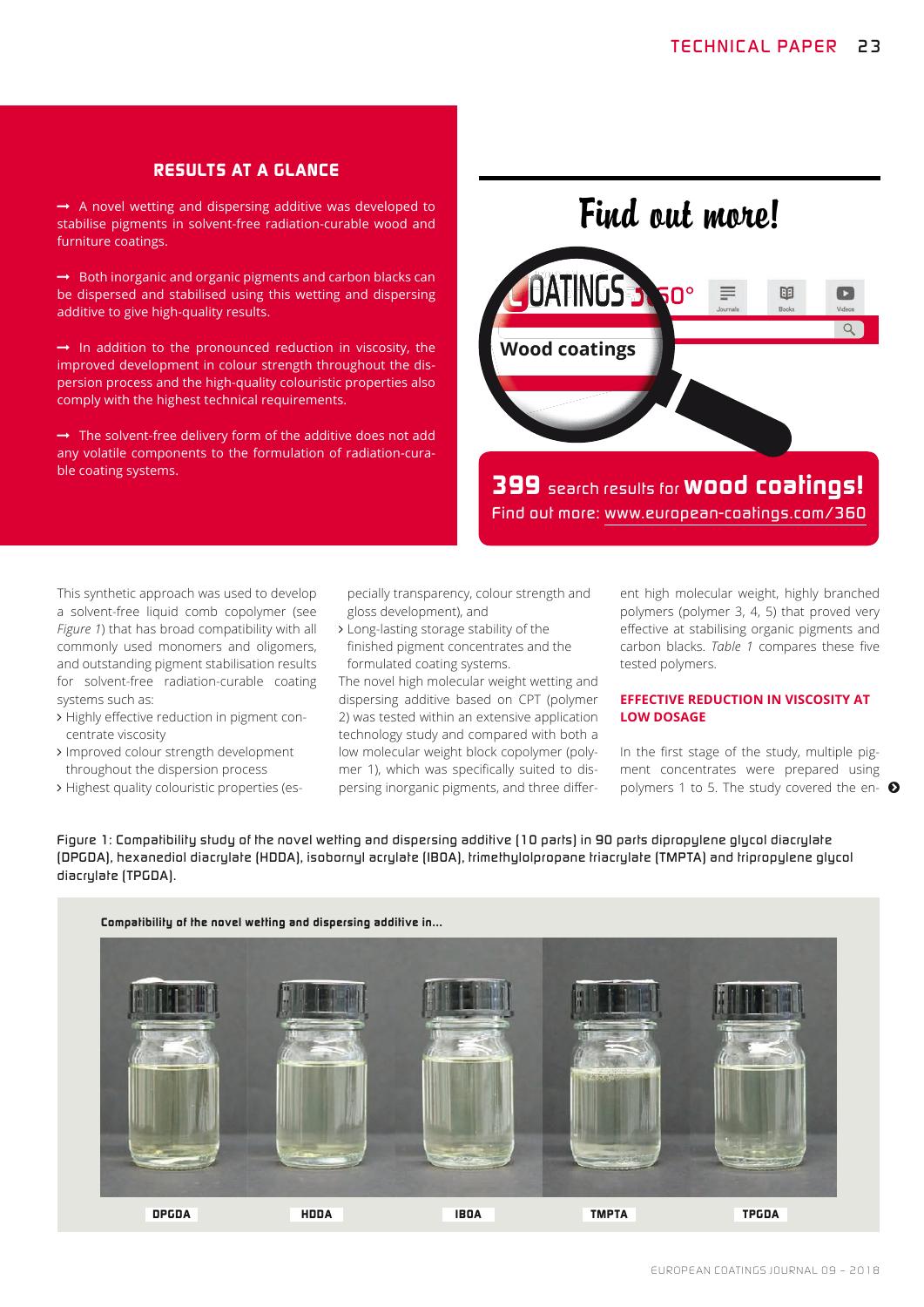*Figure 2: Pigment concentrate viscosity as a function of the polymer dosage used to disperse 75 % TiO2 (P. W. 6) in dipropylene glycol diacrylate (DPGDA).*

*Figure 3: Pigment concentrate viscosity as a function of the polymer dosage used to disperse 35 % diketopyrrolopyrrole pigment (P. R. 254) in dipropylene glycol diacrylate (DPGDA).*





*Figure 4: Pigment concentrate viscosity as a function of the polymer dosage used to disperse 75 % TiO2 (P. W. 6) in dipropylene glycol diacrylate (before and after storage for four weeks at room temperature).*

*Figure 5: Pigment concentrate viscosity as a function of the polymer dosage used to disperse 35 % diketopyrrolopyrrole pigment (P. R. 254) in dipropylene glycol diacrylate (before and after storage for four weeks at room temperature).*



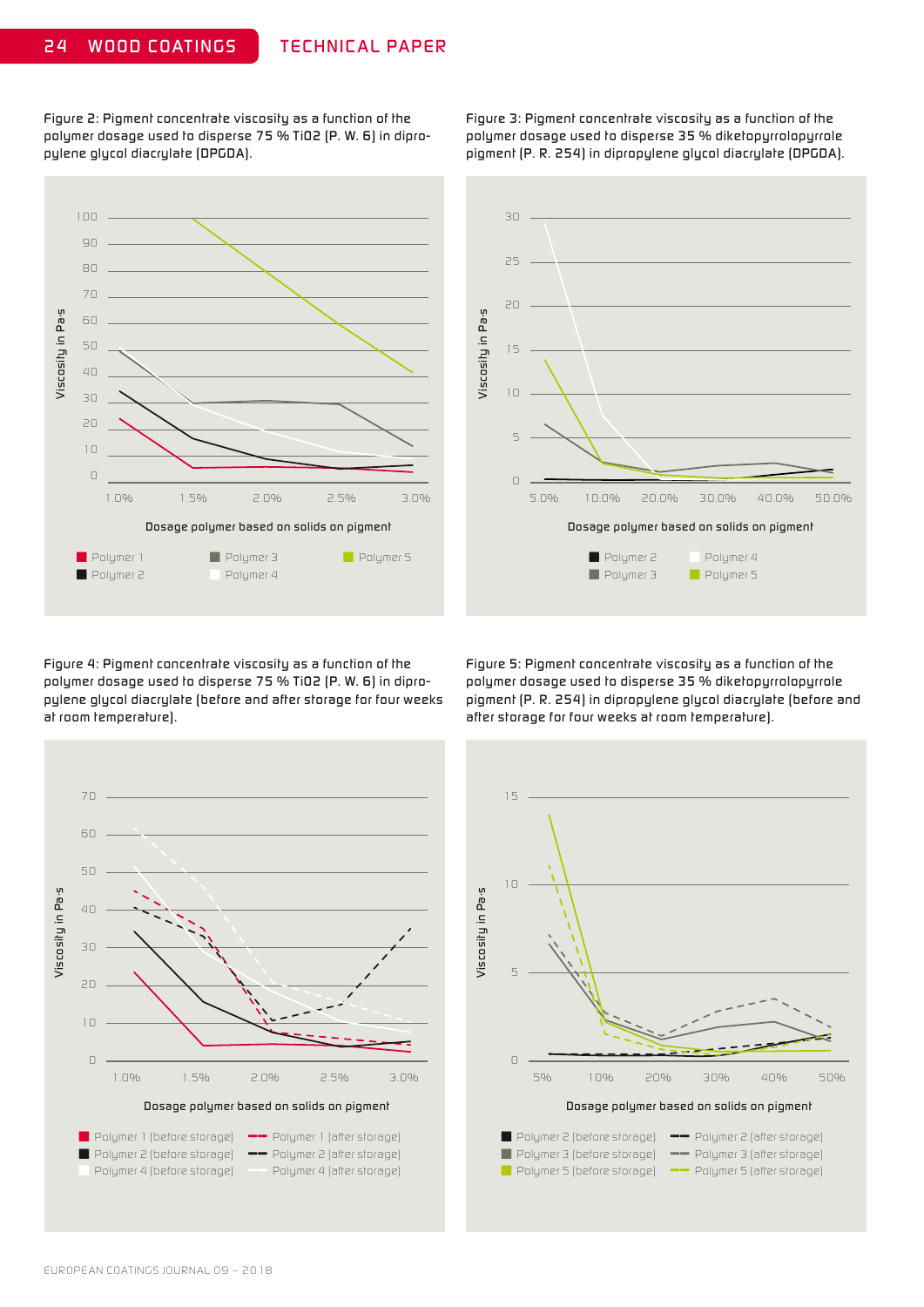tire colouristic spectrum by using both inorganic and organic pigments as well as carbon blacks. Various dispersion units were used to disperse pigments and produce the pigment concentrates, and the discussed results were all achieved using a mixer that operates with a dispersion principle aligned with the requirements of a dual asymmetric centrifuge. The resulting pigment concentrates were rheologically measured using a rheometer (shear rate 1s-1, 25 °C), and compared. *Figures 2* and *3* illustrate the results for the dispersion of a titanium dioxide and a diketopyrrolopyrrole pigment, dispersed in dipropylene glycol diacrylate as a continuous phase, and using various quantities of polymer based on the pigment content. In the case of the titanium dioxide pigment, polymer 1 (specifically for inorganic pigments) displayed pronounced viscosity reduction even at a very low polymer dosage of 1.5 % based on the pigment content. Using this as a benchmark, only the novel wetting and dispersing additive (polymer 2) displayed a com-

*Figure 6: Gloss development (at 20° and 60° angle) for the dispersion of 75 % titanium dioxide (P. W. 6) in dipropylene glycol diacrylate, and application in a solvent-borne radiation-curable coating system based on a polyester/epoxy acrylate.*



parably good viscosity reduction (however, with a higher polymer dosage).

Further trials using organic pigments and carbon blacks supported the broad application of polymer 2. Consequently, even when using very low dosages of 5–10 % polymer based on pigment content, polymer 2 achieved an unparalleled viscosity reduction compared with polymer 3, 4, and 5 (see *Figure 3*). As a result of its specific chemical structure, polymer 1 proved to be unsuitable in terms of dispersing the diketopyrrolopyrrole pigment.

#### **LONG-TERM STORAGE STABILITY – A MUST FOR PIGMENT DISPERSIONS**

The rheological measurements were repeated for all formulated pigment concentrates following storage at room temperature for four weeks, to make further statements on the long-term storage stability.

For greater clarity, *Figure 4* only shows the results for polymers 1, 2 and 4 for the titanium dioxide pigment. Polymer 3 and polymer 5 displayed insufficient viscosity reduction as well as a lack of long-term storage stability, which is highlighted by a substantial increase in viscosity over the storage period. In accordance with *Figure 4*, we can now discuss the results for polymers 1, 2 and 4 more specifically. For all three of the presented polymers, a polymer dosage of 2.0 % based on the pigment content gave the best compromise between applied dosage, viscosity reduction, and storage stability. Nonetheless, in comparison with specialised polymer 1, the novel wetting and dispersing additive (polymer 2) is significantly more impressive than polymer 4.

For the organic diketopyrrolopyrrole pigment (*Figure 5*), the considerably improved perfor-

*Table 1: Comparison of tested wetting and dispersing additives.*

| Developed for |                                                                               |                          |                         |                           |                          |                    |
|---------------|-------------------------------------------------------------------------------|--------------------------|-------------------------|---------------------------|--------------------------|--------------------|
| Polymer       | <b>Chemical basis</b>                                                         | Solvent-borne<br>systems | Solvent-free<br>systems | Amine value<br>[mg KOH/g] | Acid value<br>[mg KOH/g] | Supplied as        |
| $\mathbf{1}$  | Block copolymer<br>based<br>on phosphoric acid ester, low<br>molecular weight | $\mathsf{x}$             | x                       | $\overline{\phantom{a}}$  | 129                      | $100 \%$<br>liquid |
| 2             | Comb copolymer based on<br>CPT, high molecular weight                         | X                        | x                       | 18                        | 8                        | $100 \%$<br>liquid |
| 3             | Highly branched polymer,<br>high molecular weight                             | X                        | x                       | 48                        | $\overline{\phantom{0}}$ | 100 %,<br>liquid   |
| 4             | Highly branched polymer,<br>high molecular weight                             | X                        |                         | 48                        | 36                       | 100 %,<br>liquid   |
| 5             | Highly branched polymer,<br>high molecular weight                             | X                        | X                       | 41                        | 27                       | 100%.<br>liquid    |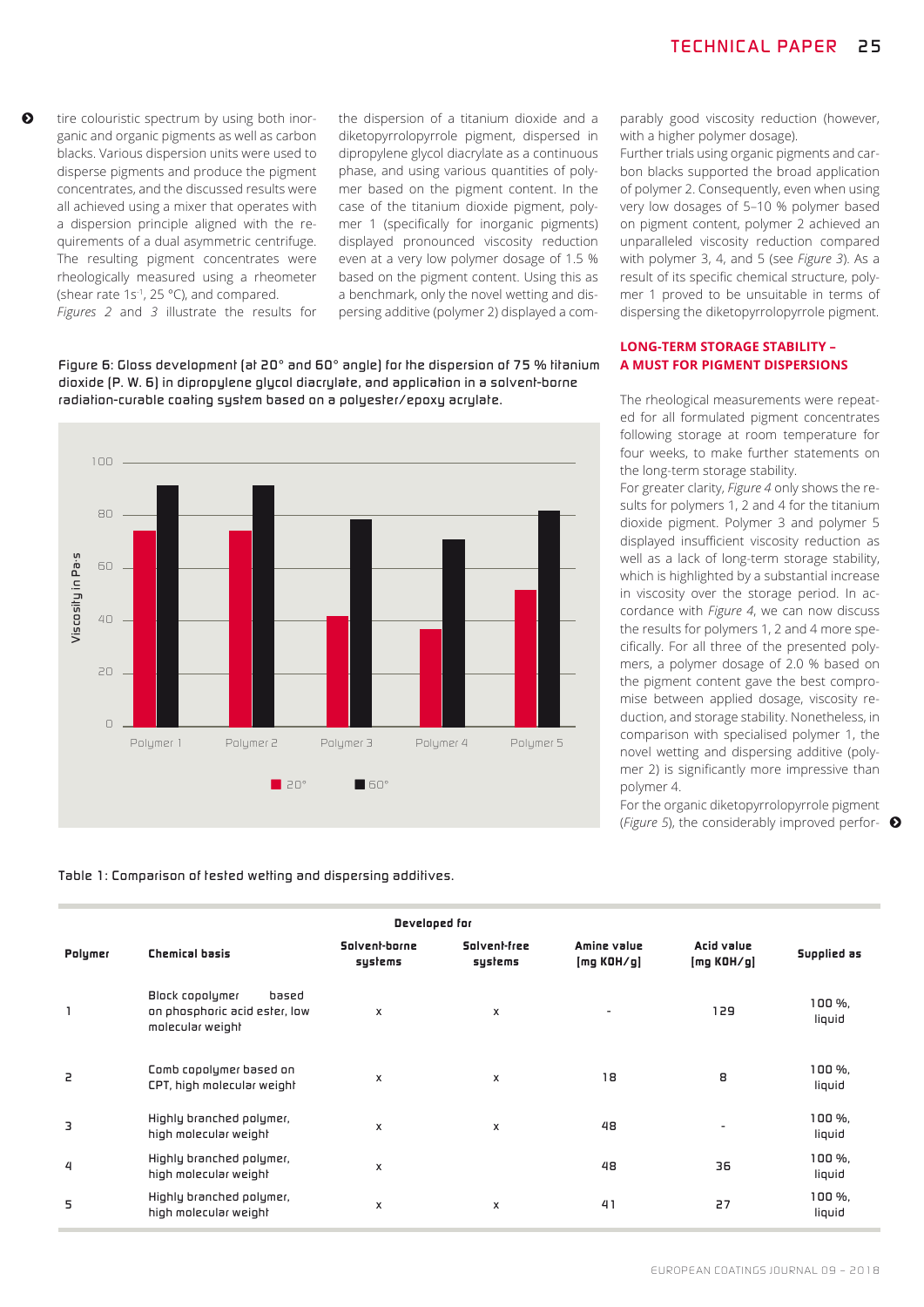**O** mance of polymer 2 is significant in terms of viscosity reduction and storage stability. For each selected polymer dosage, polymer 2 not only displays excellent viscosity reduction, it also displays a marked viscosity stability over the four-week storage period at room temperature. Polymers 3 and 5 achieve similar to virtually comparable application results but from a dosage of 20 % or 30 % respectively based on the pigment content. Polymer 4 failed to impress during the storage trials.

#### **NOVEL POLYMER BOOSTS GLOSS AND PIGMENT STABILISATION**

In addition to the rheological properties, the colouristic results also play a major role when selecting a wetting and dispersing additive. The pigment concentrations were therefore not only measured rheologically and investigated in terms of storage stability, they were also let down in various solvent-free radiation-curable coating systems and tested for

*Figure 7: Relative colour coordinate shift along the a\* and b\* axes for polymers 1, 3, 4, and 5 compared with polymer 2 when dispersing an opaque iron oxide pigment.*



*Figure 8: Relative colour strength as a function of the dispersion time for dispersing 25 % carbon black (P. Bl. 7) in dipropylene glycol diacrylate.*



their colouristic results. *Figures 6* and 7 present two application examples that illustrate the broad range of tested pigments.

*Figure 6* compares the gloss development of the different polymers in terms of stabilising the titanium dioxide pigment. The prepared pigment concentrates were let down in a solvent-free radiation-curable coating system based on polyester acrylate/epoxy acrylate, applied, cured using UV radiation and measured at 20° and 60° angle with regard to gloss using a micro-gloss gloss meter. In addition to the highly effective viscosity reduction (see *Figure 2*), polymer 2 also achieves exceptional gloss development at a comparably high level to the inorganic pigment-specialised polymer 1. Especially at a high-gloss angle of 20°, polymer 2 reveals significantly better results than polymers 3, 4, and 5, which were tested for comparison.

A further application technology test investigated the impact of different polymers on stabilising an opaque iron oxide pigment, especially in terms of the impact on the colour shade. The prepared pigment concentrates were again let down in a solvent-free radiation-curable coating system based on polyester acrylate/epoxy acrylate, applied, cured using UV radiation and the colour measured in the  $L^*a^*b^*$  colour space. The absolute measurements for the a\* and b\* axes of all the tested polymers were compared with the measurements of polymer 2 as a reference and presented in a coordinate system in accordance with *Figure 7*. It appears that all the tested polymers experience a negative shift in the colour coordinate both for the a\* axis and the b\* axis compared with polymer 2. In all cases, the negative shift along the  $a*$  axis indicates a reduced colour strength (chroma) compared with polymer 2. The negative shift along the b\* axis (colour coordinate shift in the blue undertone) proves poorer pigment stabilisation (tendency to flocculate) for all the tested polymers compared with polymer 2.

#### **IMPROVED COLOUR STRENGTH DEVEL-OPMENT THROUGHOUT DISPERSION**

From economic and plant-specific perspectives, it is not only of great interest to achieve the best possible rheological and colouristic results, but to achieve these in the shortest possible dispersion time with minor mechanical input. For these reasons, further work evaluated the relative colour strength development of different pigments as a function of the dispersion time and compared the effect of the polymers used. In accordance with *Figure 8*, for example, a carbon black concentrate was prepared with a pigment content of 25 % and assessed in terms of its colour strength development over the dispersion